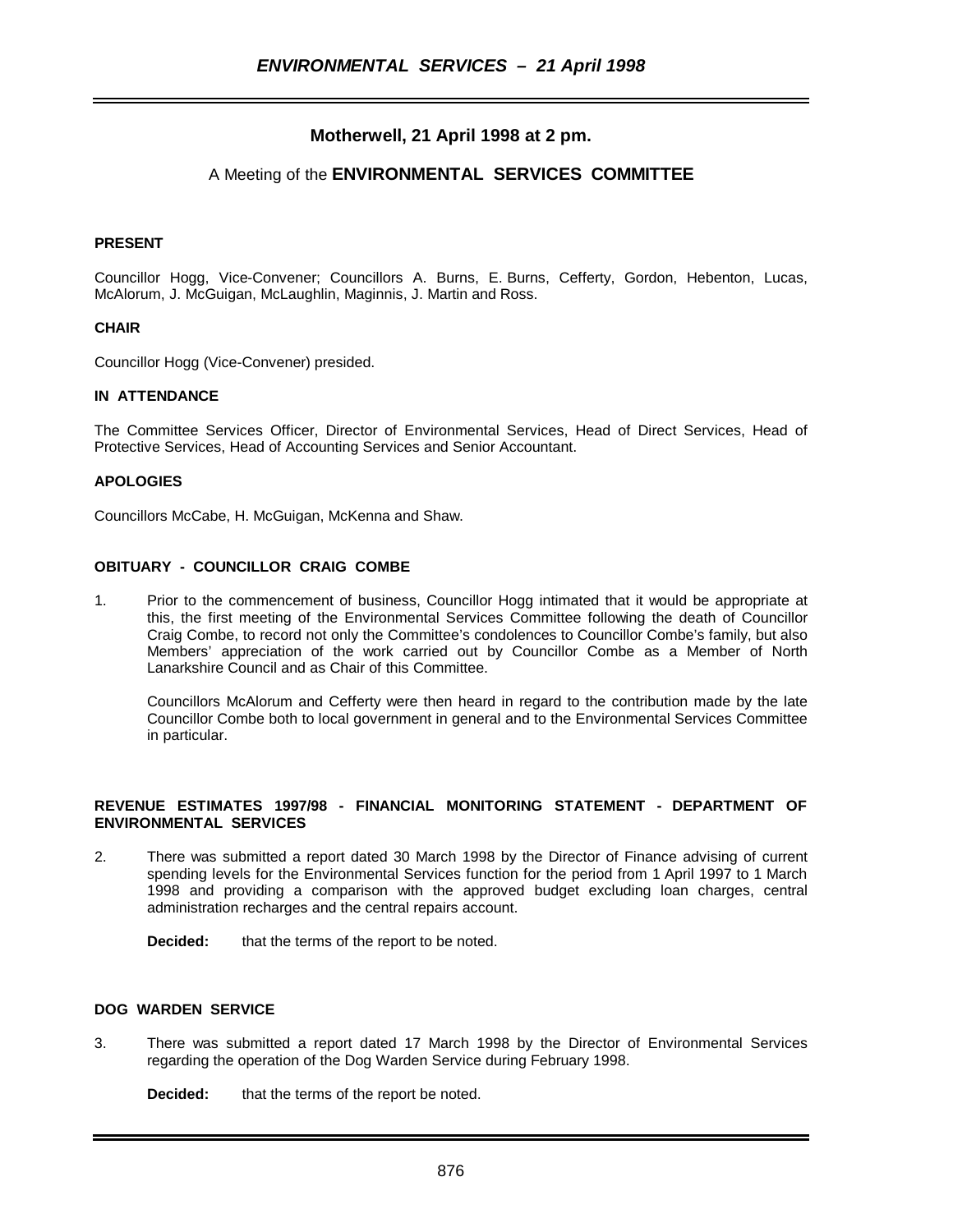### **PET ANIMALS ACT 1951**

- 4. There was submitted a report dated 25 March 1998 by the Director of Environmental Services regarding an application by Mr. L. Ramp, t/a Pet Shop and Aquatics Centre, for a licence in terms of the Pet Animals Act 1951 for the premises at 41 Stewarton Street, Wishaw.
	- **Decided:** that the application by Mr. L. Ramp for a licence in terms of the Pet Animals Act 1951 for the premises at 41 Stewarton Street, Wishaw, be approved.

# **PETROLEUM (CONSOLIDATION) ACT 1928 - PETROLEUM LICENCES**

- 5. There was submitted a report (docketed) dated 25 March 1998 by the Director of Environmental Services containing details of the various premises which had been licensed in March 1998 for the storage of petroleum spirit/petroleum mixtures.
	- **Decided:** that the terms of the report be noted.

# **REVISION OF THE PETROLEUM SAFETY (PETROL STATIONS AND STORAGE) REGULATIONS**

6. There was submitted a report dated 24 March 1998 by the Director of Environmental Services advising (1) that revised proposals for Petroleum Safety (Petrol Stations and Storage) Regulations are being developed by the Health and Safety Council's Advisory Committee on Petroleum and Other Flammable Substances which would remove the legal requirement for a licence for the storage of petroleum spirit/petroleum mixtures; (2) that the Advisory Committee had recently intimated that the revised regulations would take effect from 1 April 1999; (3) that the Health and Safety Executive Local Authority Liaison Committee's Petroleum Enforcement Liaison Group had accordingly recommended that petroleum licensing authorities should ensure that any new petroleum licences to be issued in the interim had an expiry date of 2 April 1999, and (4) that the revised regulations would affect the revenue to be accrued from fees for the renewal of petroleum licences for 1998/99 and would result in no income thereafter.

**Decided:** that the terms of the report be noted.

### **ENVIRONMENTAL PROTECTION ACT 1990 - SECTION 80 NOTICE REQUIRING ABATEMENT OF STATUTORY NUISANCE**

- 7. There was submitted a report (docketed) dated 30 March 1998 by the Director of Environmental Services containing details of notices which had been served in terms of Section 80 of the Environmental Protection Act 1990 requiring abatement of the nuisances.
	- **Decided:** that the action taken by the Director of Environmental Services in serving the notices be noted.

# **LITTER CONTROL AREA ORDER 1991 - BIRKENSHAW INDUSTRIAL ESTATE, UDDINGSTON**

8. With reference to paragraph 8 of the Minute of the meeting of this Committee held on 25 November 1997 when, inter alia, it had been agreed that the Director of Environmental Services report to a future meeting on the outcome of a letter to all occupiers of Birkenshaw Industrial Estate, Uddingston intimating the Council's intention to designate the Estate a Litter Control Area, there was submitted a report (docketed) dated 30 March 1998 by the Director of Environmental Services (1) proposing the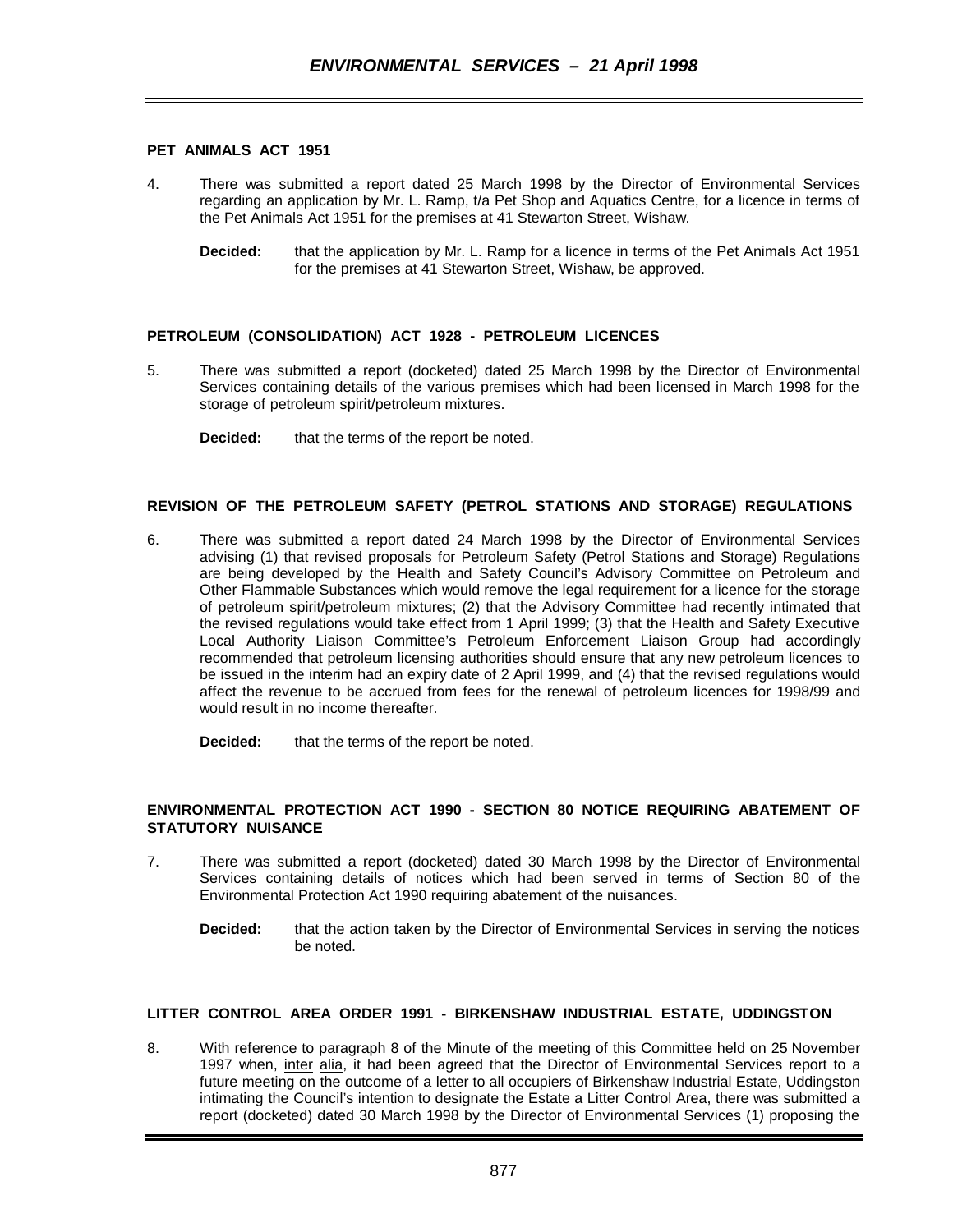service of a Litter Control Designation Order, in terms of Section 90(3) of the Environmental Protection Act 1990, to address the problem of litter and refuse dumping at Birkenshaw Industrial Estate, and (2) advising that although each of the occupiers of the Industrial Estate had been given the opportunity to make representation regarding the proposed service of an order, no objections had been received within the stipulated timescale.

**Decided:** that the Director of Environmental Services be authorised to issue a Litter Control Designation Order, in terms of Section 90(3) of the Environmental Protection Act 1990, on each of the occupiers of the premises within Birkenshaw Industrial Estate, Uddingston, as detailed in Appendix 2 to the report.

# **INTERNATIONAL STANDARD BS.EN.IS09002 - SYSTEM UPDATE**

- 9. There was submitted a report dated 30 March 1998 by the Director of Environmental Services advising that National Quality Assurance, in its capacity as an independent accreditation body, had confirmed that following its recent assessment of the services provided by the Transport, Cleansing (Central) and Building Cleaning Sections of the Department the relevant services met with the requirements of International Standard by BS.EN.ISO9002.
	- **Decided:** that the terms of the report be noted.

# **DISPOSAL OF BONDED ASBESTOS PRODUCTS**

10. There was submitted a report dated 16 April 1998 by the Director of Environmental Services (1) advising that in terms of the Special Waste Regulations, bonded asbestos products were now classified as special waste and that, as such, could not be disposed of in the Council's two landfill sites due to licence restrictions; (2) intimating that, in terms of the Environmental Protection Act 1990, the Council was obliged to treat any form of asbestos disposed of by a householder as domestic waste; (3) setting out the options available to provide for the collection of bonded asbestos products, and (4) recommending that a licensed contractor be appointed to deal with all requests from householders for the uplift of asbestos waste on the basis that the waste would then be transferred to sites which were licensed to receive such substances. **C**

# **Decided:**

- (1) that a contractor licensed to uplift bonded asbestos products be appointed to deal with all requests from householders for the uplift of such waste and to transfer the waste to sites which were licensed to receive special waste;
- (2) that the Council meet 50% of the approved cost of the removal and disposal of bonded asbestos products, and that the remaining cost be met by householder, and
- (3) that the Director of Environmental Services submit a further report to the Committee reviewing the service and advising of the financial implications of continuing to provide the service in the next financial year.

# **INCREASE IN WASTE DISPOSAL CHARGES**

11. There was submitted a report (docketed) dated 30 March 1998 by the Director of Environmental Services (1) proposing that the waste disposal charges for Auchinlea and Drumshangie Landfill Sites at Cleland and Airdrie respectively be increased in line with inflation, and (2) setting out the revised charges as detailed in the Appendix to the report.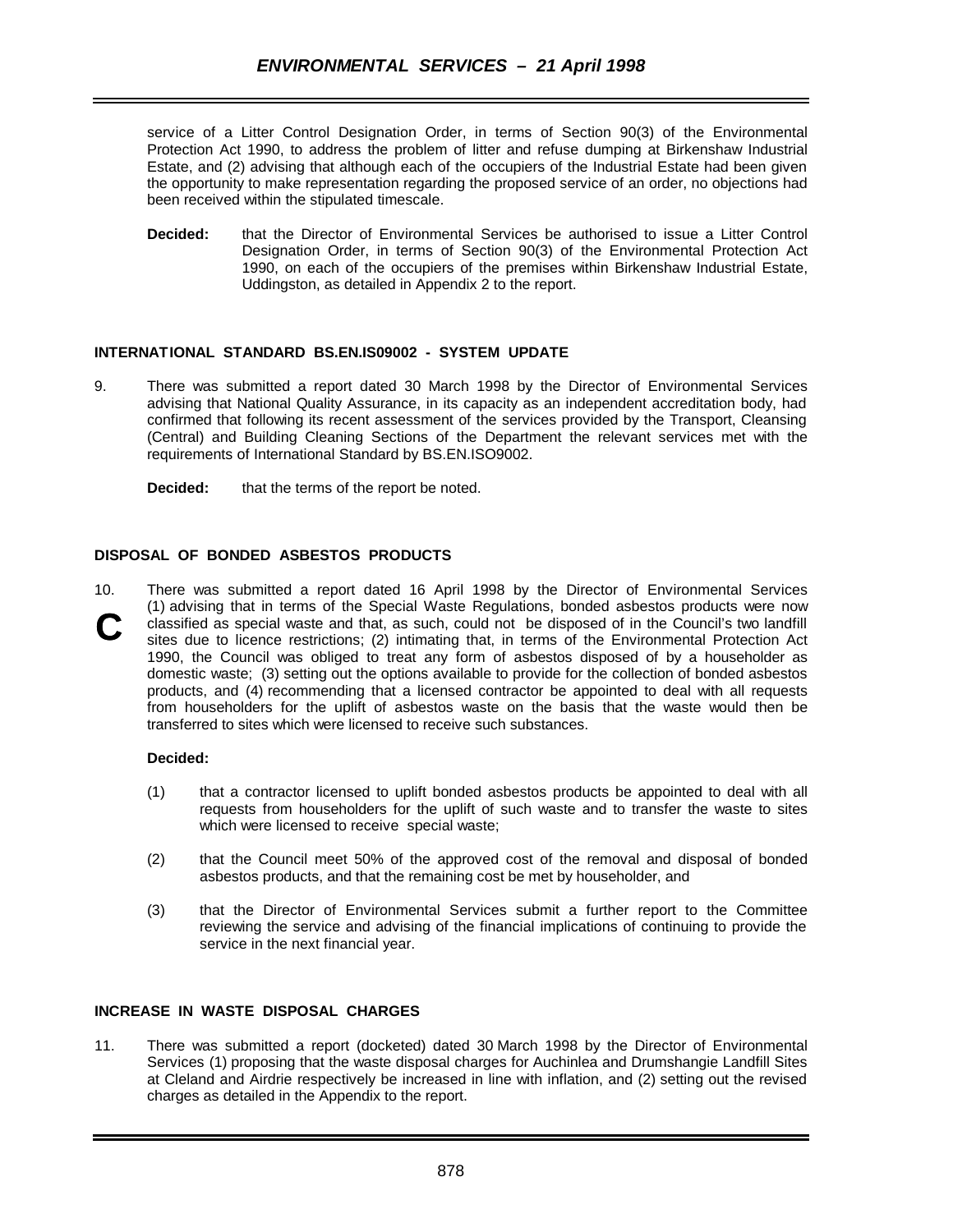**Decided:** that the waste disposal charges for Auchinlea and Drumshangie Landfill Sites be increased in line with inflation, as detailed in the Appendix to the report.

# **WASTEPAPER RECYCLING - AGREEMENT WITH STIRLING RECYCLING LIMITED**

12. There was submitted a report (docketed) dated 30 March 1998 by the Director of Environmental Services regarding arrangements with Stirling Recycling Limited, Gartcosh for the collection and recycling of wastepaper from Paper Banks in the Cumbernauld and Kilsyth and Monklands areas (1) advising that the Company had recently withdrawn its services in North Lanarkshire for financial reasons; (2) intimating that, in order to improve recycling statistics and to meet public demand for the services, negotiations had been entered into with the Company for the re-establishment of its services, and (3) setting out options available for providing the service.

### **Decided:**

- (1) that the Director of Environmental Services be authorised to enter into an agreement with Stirling Recycling Limited, Gartcosh for the collection and recycling of wastepaper from Paper Banks for a four year period;
- (2) that the Company provide and site Paper Banks throughout North Lanarkshire and collect and recycle the wastepaper at no cost to the Council, and
- (3) that no revenue from the recycling of the wastepaper be received.

# **REFUSE COLLECTION METHODS FOR HOUSEHOLDERS WITH SPECIAL NEEDS**

13. There was submitted a report (docketed) dated 26 March 1998 by the Director of Environmental Services proposing the rationalisation of refuse collection methods for householders with special needs.

### **Decided:**

- (1) that the refuse collection methods described in options 1 and 3, as detailed in the report be made available to householders with special needs, and
- (2) that, with regard to the approved methods of refuse collection, householders with special needs be given the opportunity of selecting the method which best suited their needs.

# **WORKING IN PARTNERSHIP WITH THE MOTOR TRADE**

- 14. There was submitted a report dated 26 March 1998 by the Director of Environmental Services (1) proposing that, in association with South Lanarkshire Council, a Seminar be held with Motor Traders to provide a forum to discuss matters pertaining to the Motor Trade and its relationship with the Councils as the local regulatory authorities and with the customer, and (2) advising that, should the Seminar attract sufficient interest, steps could then be taken to develop a Voluntary Registration Scheme as approved by the Office of Fair Trading.
	- **Decided:** that the Director of Environmental Services be authorised to liaise with South Lanarkshire Council with a view to arranging a Seminar with Motor Traders to provide a Forum to discuss the Motor Trade and its relationship with the Councils as the local regulatory authorities and with the customer.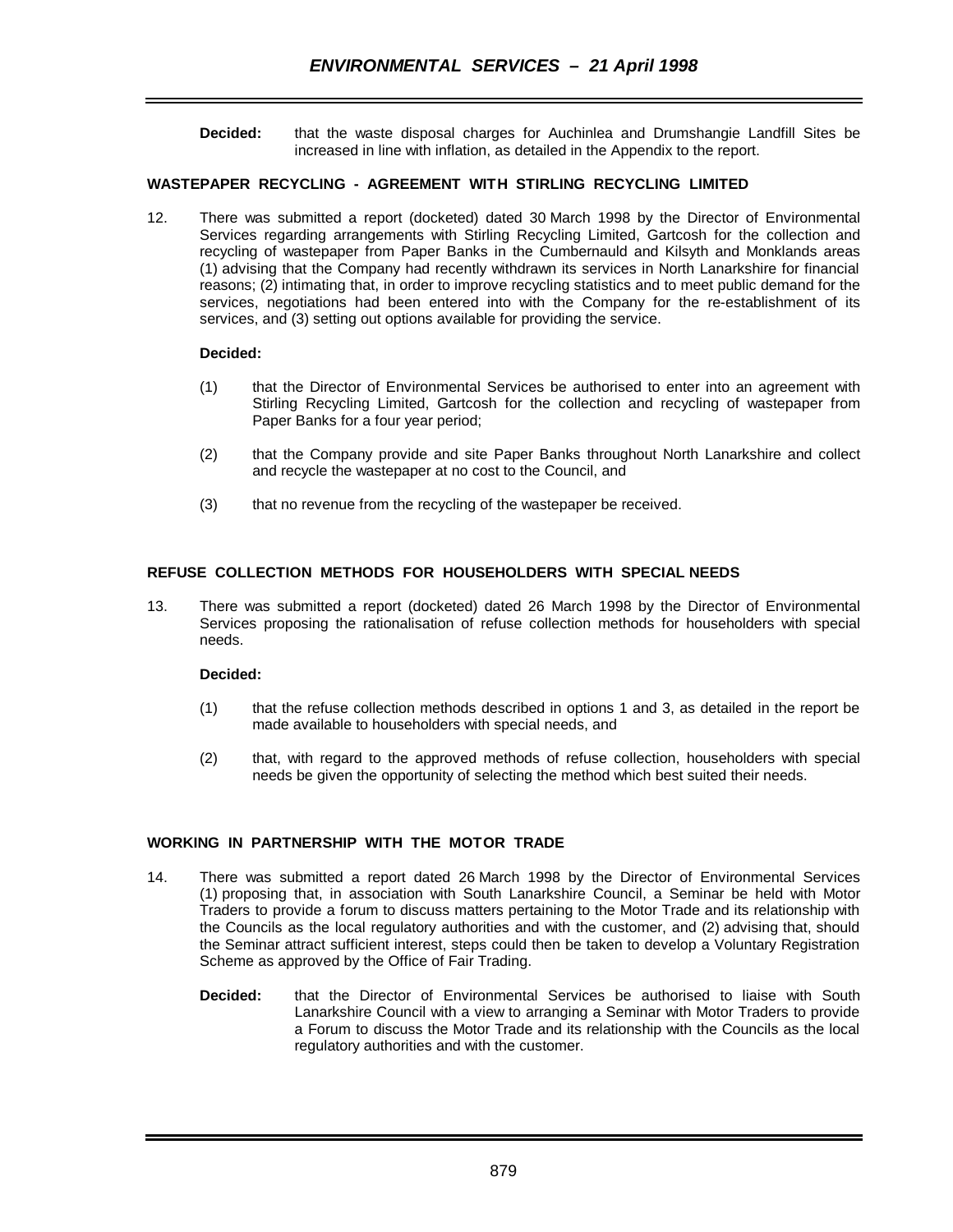### **MOTHERWELL CONSUMER ADVICE CENTRE, MOTHERWELL**

15. There was submitted a report (docketed) dated 16 February 1998 by the Director of Environmental Services proposing the restructuring of the staffing establishment of the Motherwell Consumer Advice Centre, Motherwell in order to increase the flexibility of staff and to provide a more efficient service to the public.

#### **Decided:**

- (1) that the staffing establishment in Motherwell Consumer Advice Centre be restructured as detailed in the report, and
- (2) that the report be remitted to the Personnel Services Committee for consideration.

### **PURCHASE OF MOBILE LABORATORY FOR AIR QUALITY MONITORING**

16. There was submitted a report dated 10 March 1998 by the Director of Environmental Services advising that, in the light of the Government's commitment to implementing a new system of Local Air Quality Management which would require local authorities to carry out periodic reviews of air quality, a mobile laboratory had been purchased to monitor air quality throughout North Lanarkshire at a cost of £43,184.

**Decided:** that the terms of the report be noted.

### **CONTRACTS**

### **(1) PURCHASE OF JANITORIAL AND COMMUNITY EDUCATION CENTRE SUPERVISOR UNIFORMS**

- 17. There was submitted a report dated 23 March 1998 by the Director of Environmental Services (1) regarding tenders which had been received for Janitorial and Community Education Centre Supervisors, and (2) detailing the tenders which had been accepted for each of the three groups of clothing based on the criteria of the "most economically advantageous tender".
	- **Decided:** that the action taken by the Director of Environmental Services, in terms of the Standing Orders relating to Contracts in accepting the most economically advantageous tender for each of the groups of clothing, as detailed below, be noted:-
		- (a) Arco, East Scotland, Edinburgh, for shirts, blouses, ties, polo shirts and pullovers in the sum of £13,182.15;
		- (b) Gilt Edged, Glasgow, for ladies and gents winter and summerweight trousers and for ladies winter and summerweight skirts, in the sum of £11,336.85, and
		- (c) Bell Apparel Limited, Cannock, for waterproof jackets and trousers, in the sum of £8,400.21;

### **(2) VEHICLE REPLACEMENT PROGRAMME - LEASE OF VEHICLES 1998/99**

18. With reference to paragraph 17 of the Minute of the meeting of this Committee held on 3 March 1998 when, inter alia, various tenders received for the lease of vehicles in 1998/99 had been authorised for acceptance, there was submitted a report (docketed) dated 7 April, 1998 by the Director of Environmental Services (1) requesting authority to negotiate with companies listed in Appendix 2 to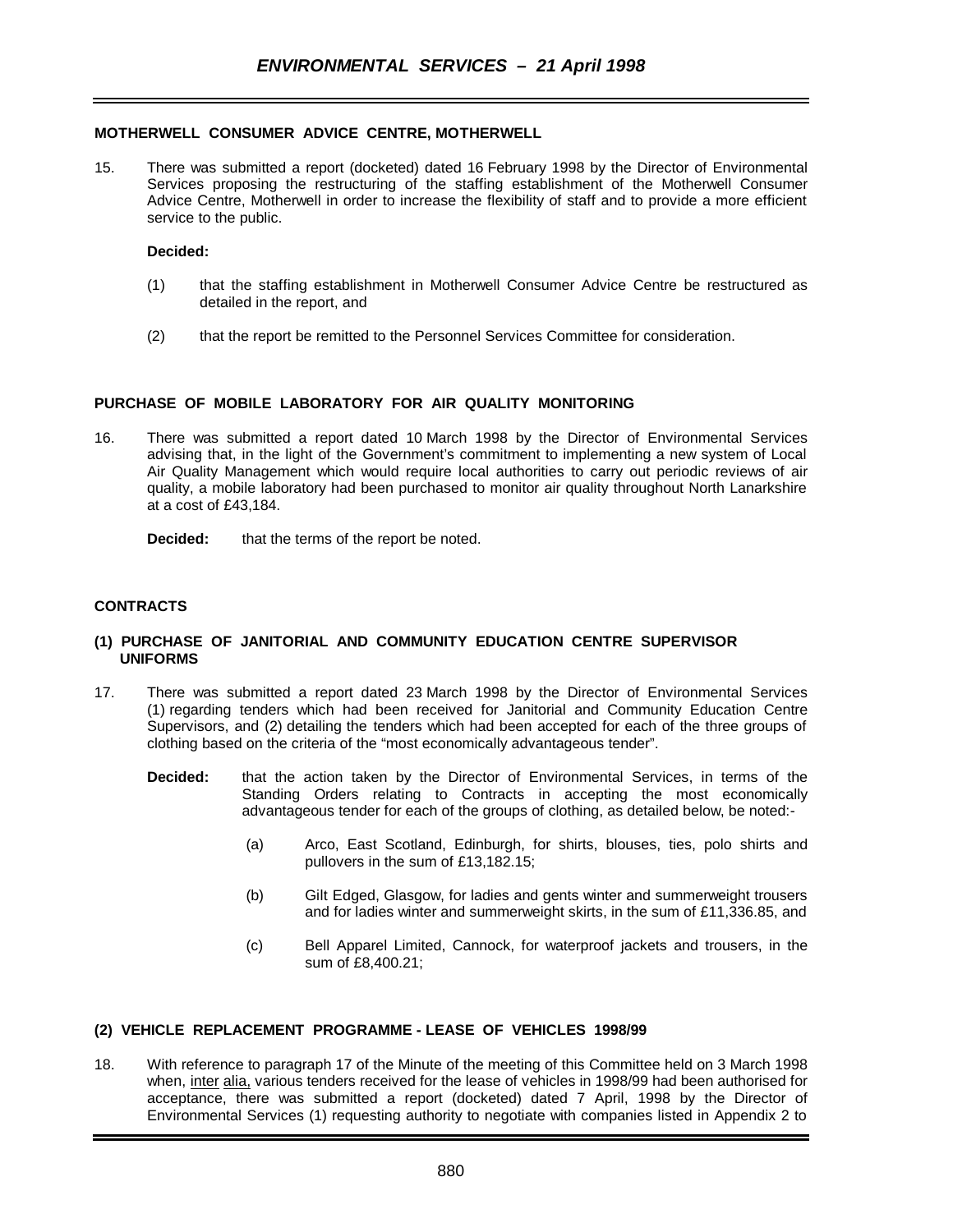the report for the lease of additional vehicles as detailed in Appendix 1 to the report; (2) indicating that the companies who had submitted the tenders which had been accepted by the Committee on 3 March 1998 would be approached to ascertain whether they would maintain their tender prices, failing which the next lowest tenderers would be approached in turn, and (3) advising that it was anticipated that the proposals would result in a net saving to the Council of £33,000 per annum and that the proposals would be funded from within the Construction Services Department budget.

# **Decided:**

- (1) that the Director of Environmental Services be authorised to negotiate an extension to the existing relevant contracts with the suppliers listed in Appendix 2 to the report to include the lease of the vehicles detailed in Appendix 1 to the report;
- (2) that in the event of the existing suppliers of vehicles not maintaining their tender prices, the Director of Environmental Services be authorised to negotiate with the next lowest tenderer in turn for the category of vehicles involved, and
- (3) that the report be referred to the Construction Services Committee for consideration.

# **(3) AUCHINLEA LANDFILL SITE, CLELAND - PHASE 5 OF SITE DEVELOPMENT WORKS**

- 19. With reference to paragraph 27 of the Minute of the meeting of this Committee held on 20 January 1998 when, inter alia, a select list of tenderers for the fifth phase of the development of the Auchinlea Landfill Site, Cleland, had been approved, there was submitted a report dated 30 March 1998 by the Director of Environmental Services regarding tenders which had been received for the site development works and advising (1) that the lowest tender for the project was that of Messrs I and H Brown in the sum of £415,027.80, and (2) that in order for the project to be implemented, the site would need to be lined with clay which met with the specifications set by the Scottish Environment Protection Agency at an estimated cost of £210,000.
	- **Decided:** that the report be remitted to the Policy and Resources Committee for consideration of the financial implications.

# **WEST OF SCOTLAND WATER AUTHORITY - REQUESTS FOR RELAXATIONS IN TERMS OF THE WATER (SCOTLAND) ACT 1980**

- 20. There was submitted a report dated 16 March 1998 by the Director of Environmental Services (1) advising of a letter received from West of Scotland Water Authority (a) giving details of revised undertakings in accordance with the provisions of the Water (Scotland) Act 1980, as amended, and (b) detailing an application for temporary relaxations of water quality standards in accordance with the provisions of the Water Supply (Water Quality) (Scotland) Regulations 1990, which had been submitted to the Secretary of State for approval; (2) setting out in the Appendix to the report details of the treatment works affected in North Lanarkshire, the proposals and the completion dates, and (3) recommending that no adverse observations be made to the Secretary of State in respect of the Water Authority's revised undertakings and in respect of the application for temporary relaxations in terms of the relevant Acts.
	- **Decided:** that Director of Environmental Services be authorised to advise the Secretary of State that there were no adverse comments on the West of Scotland Water Authority's revised undertakings or on the request for temporary relaxations in terms of the relevant Acts.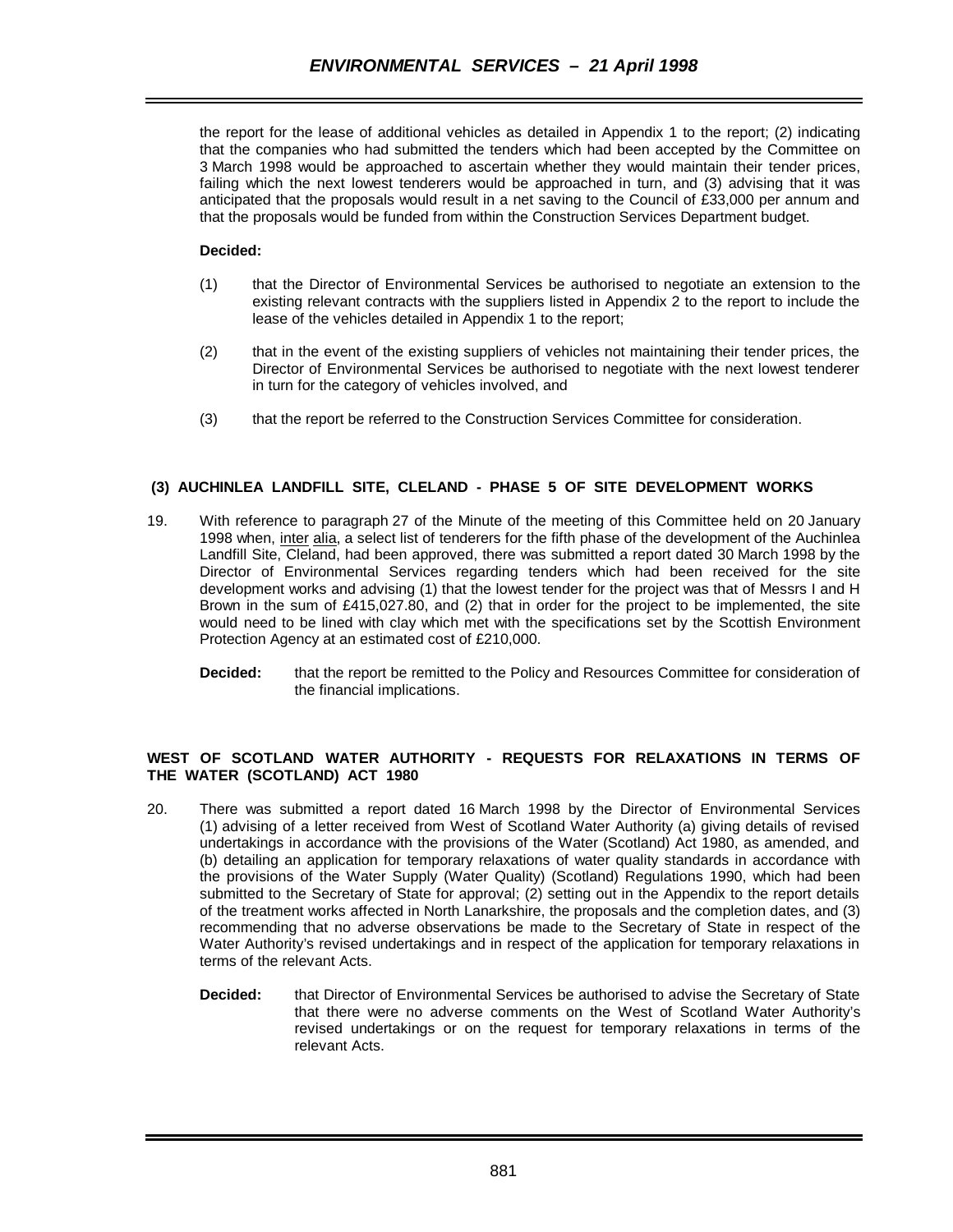# **CONSULTATION DOCUMENTS**

**-** 

#### **(1) CONTROL AND REMEDIATION OF RADIOACTIVELY CONTAMINATED LAND - CONSULTATION BY SCOTTISH OFFICE**

- 21. There was submitted a report (docketed) dated 30 March 1998 by the Director of Environmental Services (1) regarding a consultation paper from the Scottish Office entitled "Control and Remediation of Radioactively Contaminated Land" which outlined proposals for regulations under the provisions of Part IIA of the Environmental Protection Act 1990 to extend the control regime for contaminated land to include powers to deal with radioactive contamination, and (2) commenting on the broad principals and structure of the control regime.
	- **Decided:** that the Director of Administration be authorised to respond to the Scottish Office as set out in paragraph 3 to the report as the Council's formal response to the consultation document regarding the Government's proposals to draft regulations under the provisions of Part IIA of the Environmental Protection Act 1990 to extend the control regime for contaminated land to include powers to deal with radioactive contamination.

### **(2) PROPOSED GROUNDWATER REGULATIONS - JOINT CONSULTATION BY THE DEPARTMENT OF THE ENVIRONMENT, TRANSPORT AND THE REGIONS AND THE SCOTTISH OFFICE**

- 22. There was submitted a report (docketed) dated 15 April 1998 by the Director of Environmental Services summarising and commenting on a joint consultation paper and compliance cost assessment document which had been received from the Department of the Environment, Transport and the Regions and the Scottish Office entitled "Proposed Groundwater Regulations" which outlined Government proposals to introduce additional measures, in the form of regulations, to implement the EC Groundwater Directive 80/68/EEC.
	- **Decided:** that the comments set out in the report be endorsed as the Council's formal response to the Department of the Environment, Transport and the Regions and the Scottish Office on the joint consultation regarding proposed groundwater regulations and that the Director of Administration respond accordingly.

# **(3) DRAFT ENVIRONMENTAL STRATEGY OF THE SCOTTISH ENVIRONMENT PROTECTION AGENCY**

- 23. There was submitted a joint report (docketed) dated 13 April 1998 by the Directors of Environmental Services and Planning and Development summarising and commenting on a consultation paper from the Scottish Environment Protection Agency which set out its draft Environmental Strategy.
	- **Decided:** that the comments set out in the joint report be endorsed as the Council's formal response to the Scottish Environment Protection Agency on its consultation regarding its draft Environmental Strategy and that the Director of Administration respond accordingly.
- **(4) THE APPLICATION OF THE DISABILITY DISCRIMINATION ACT 1995 TO BUSES COACHES**

# **CONSULTATION BY THE DEPARTMENT OF THE ENVIRONMENT, TRANSPORT AND THE REGIONS**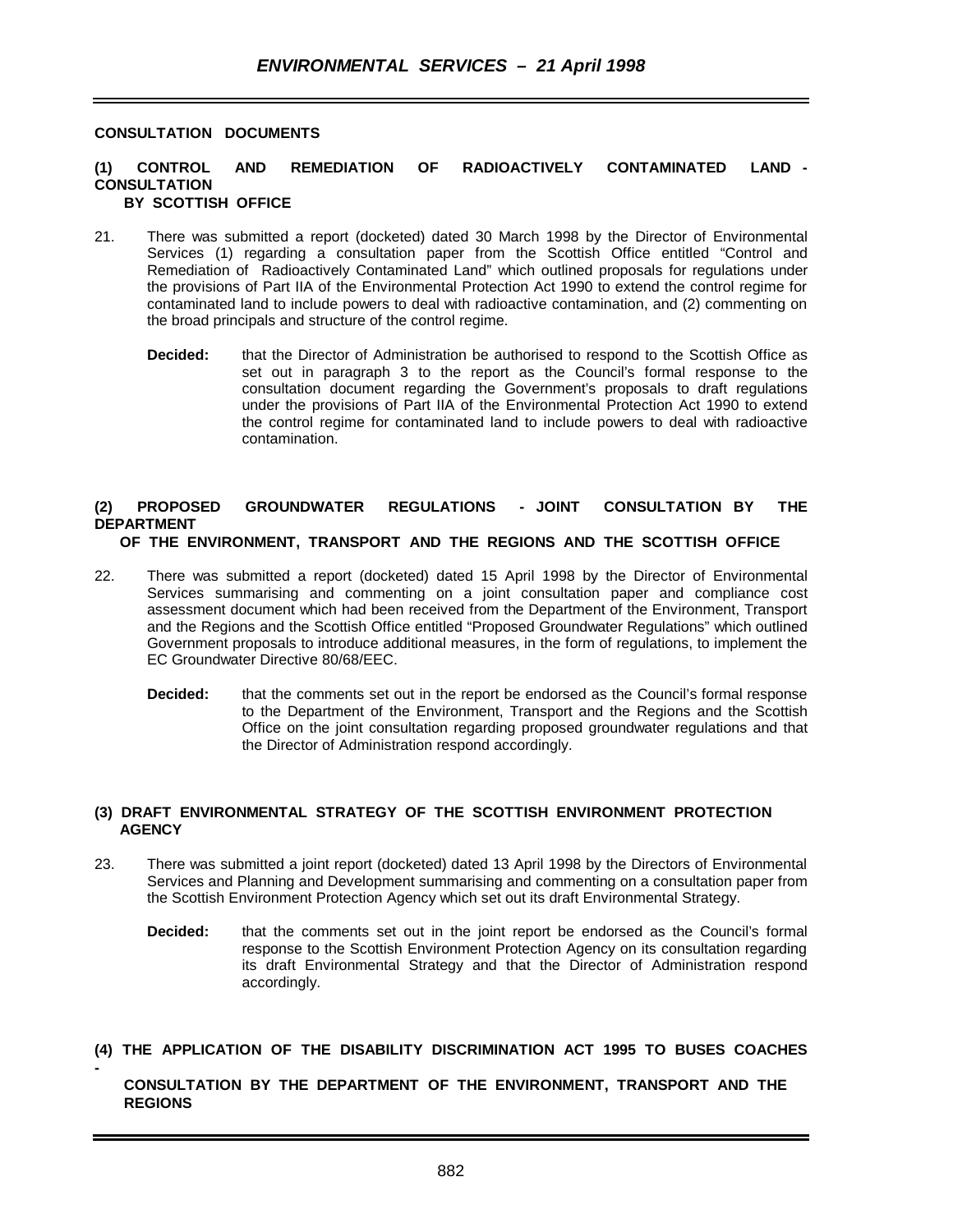24. With reference to paragraph 2 of the Minute of the meeting of the Planning and Development (Transportation and Development) Sub-Committee held on 1 April 1998 when a report dated 18 March 1998 by the Director of Planning and Development summarising and commenting on a consultation paper from the Department of the Environment, Transport and the Regions on the application of the Disability Discrimination Act 1995 to buses and coaches had been approved, there were submitted the said report by the Director of Planning and Development thereon and report (docketed) dated 15 April 1995 by the Director of Environmental Services setting out additional comments on the consultation paper.

## **Decided:**

- (1) that the terms of the response based on the comments contained in the report by the Director of Planning and Development to the Department of the Environment, Transport and the Regions be noted, and
- (2) that the comments set out in the report by the Director of Environmental Services be approved for submission as additional comments to the Department of the Environment, Transport and the Regions and that the Director of Administration respond accordingly.

## **INTERVENTION BOARD EXECUTIVE AGENCY - USE OF WAREHOUSE PREMISES IN CUMBERNAULD FOR STORAGE OF BONEMEAL**

- 25. There was submitted a report dated 8 April 1998 by the Director of Environmental Services (1) intimating that notification had been received from the Intervention Board Executive Agency of its intention to store bonemeal at warehouse premises in Wardpark Industrial Estate, Cumbernauld, until arrangements could be made for its disposal, and (2) advising that consultations with other relevant agencies on the matter were in progress.
	- **Decided:** that the Director of Environmental Services submit a further report to the Committee following completion of the consultations with other relevant agencies.

# **DRUMSHANGIE LANDFILL SITE, AIRDRIE - PROPOSED EXTENSION**

- 26. With reference to paragraph 21 of the Minute of the meeting of this Committee held on 20 January 1998 when, inter alia, the Director of Environmental Services had been authorised to enter into negotiations with GM Mining Limited, Kilsyth, and Scottish Coal to progress the development of Drumshangie Landfill Site, Airdrie, there was submitted a report dated 31 March 1998 by the Director of Environmental Services advising that consultations with the site owners were currently being carried out but that in order to progress the matter further it would be necessary to carry out site investigation works at an estimated cost of £35,000 to determine the stability of the land in question.
	- **Decided:** that the report be remitted to the Policy and Resources Committee for consideration of the financial implications.

# **CONFERENCES**

### **(1) "FALLING FOR PREVENTION"**

27. There was considered an invitation from the Royal Society for the Prevention of Accidents to attend a conference entitled "Falling for Prevention" which had been held in Belfast on 24 March 1998.

**Decided:** that the attendance of Councillor McCabe at the conference be homologated.